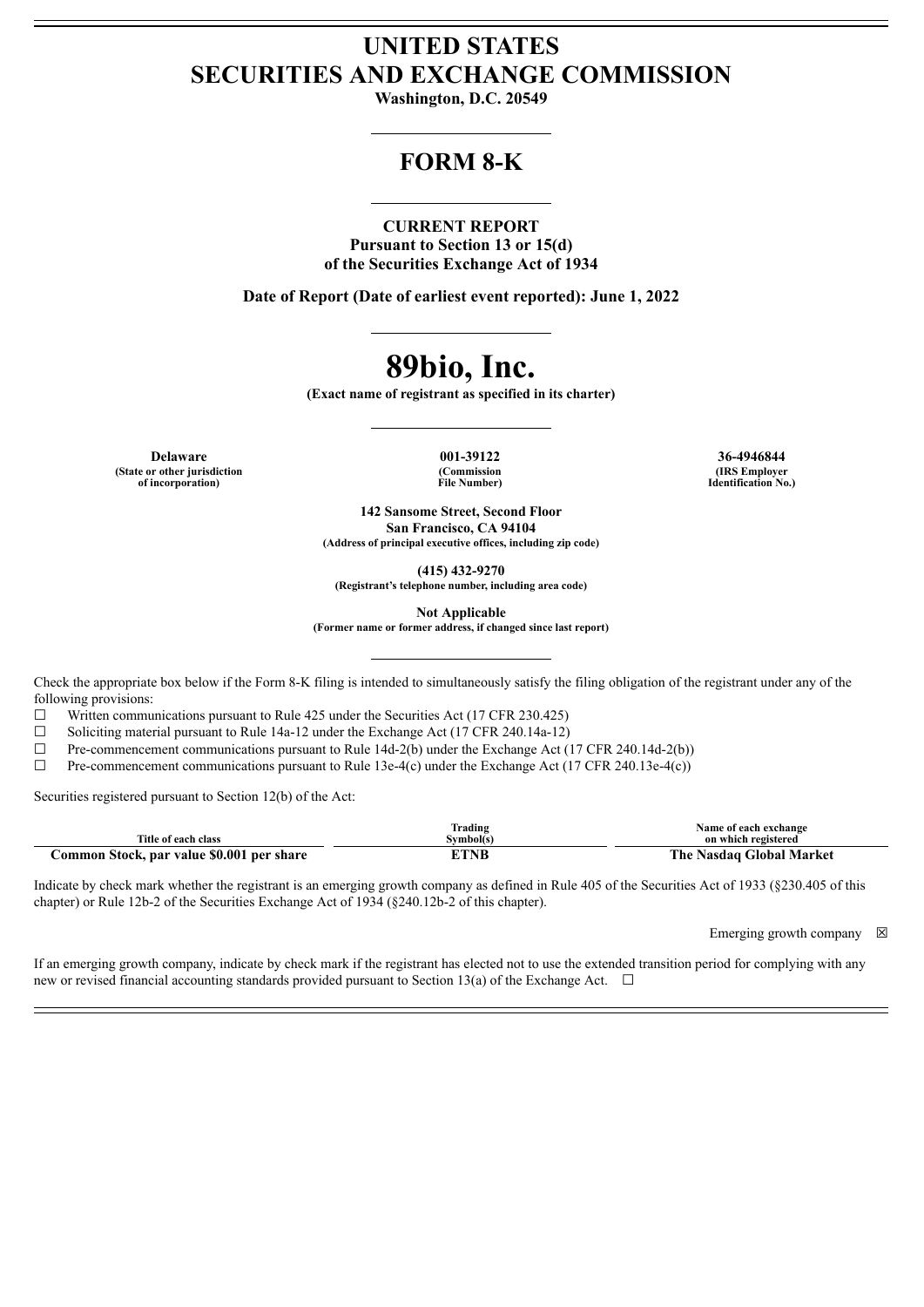### **Item 5.07. Submission of Matters to a Vote of Security Holders.**

On Wednesday, June 1, 2022, 89bio, Inc. (the "Company") held its 2022 Annual Meeting of Stockholders (the "2022 Annual Meeting") at 9:00 a.m. Pacific Time. As of the close of business on April 7, 2022, the record date for the 2022 Annual Meeting, there were 20,351,384 shares of common stock entitled to vote at the meeting. At the 2022 Annual Meeting, each of the Company's director nominees was elected and the other proposal voted on was approved. The final voting results are set forth below:

|                                                             |                     | <b>Votes</b><br>For     | <b>Votes</b><br>Withheld | <b>Broker</b><br><b>Non-Votes</b> |
|-------------------------------------------------------------|---------------------|-------------------------|--------------------------|-----------------------------------|
| <b>Proposal 1. Election of Class III Directors</b>          |                     |                         |                          |                                   |
| Derek DiRocco, Ph.D.<br>$\bullet$                           |                     | 14,534,596              | 1.095.444                | 2,462,920                         |
| Lota Zoth, C.P.A.                                           |                     | 14,567,093              | 1.062.947                | 2,462,920                         |
|                                                             | <b>Votes</b><br>For | <b>Votes</b><br>Against | <b>Abstentions</b>       | <b>Broker</b><br><b>Non-Votes</b> |
| Proposal 2. Ratification of KPMG LLP as Independent Auditor | 18,085,388          | 4.597                   | 2.975                    |                                   |